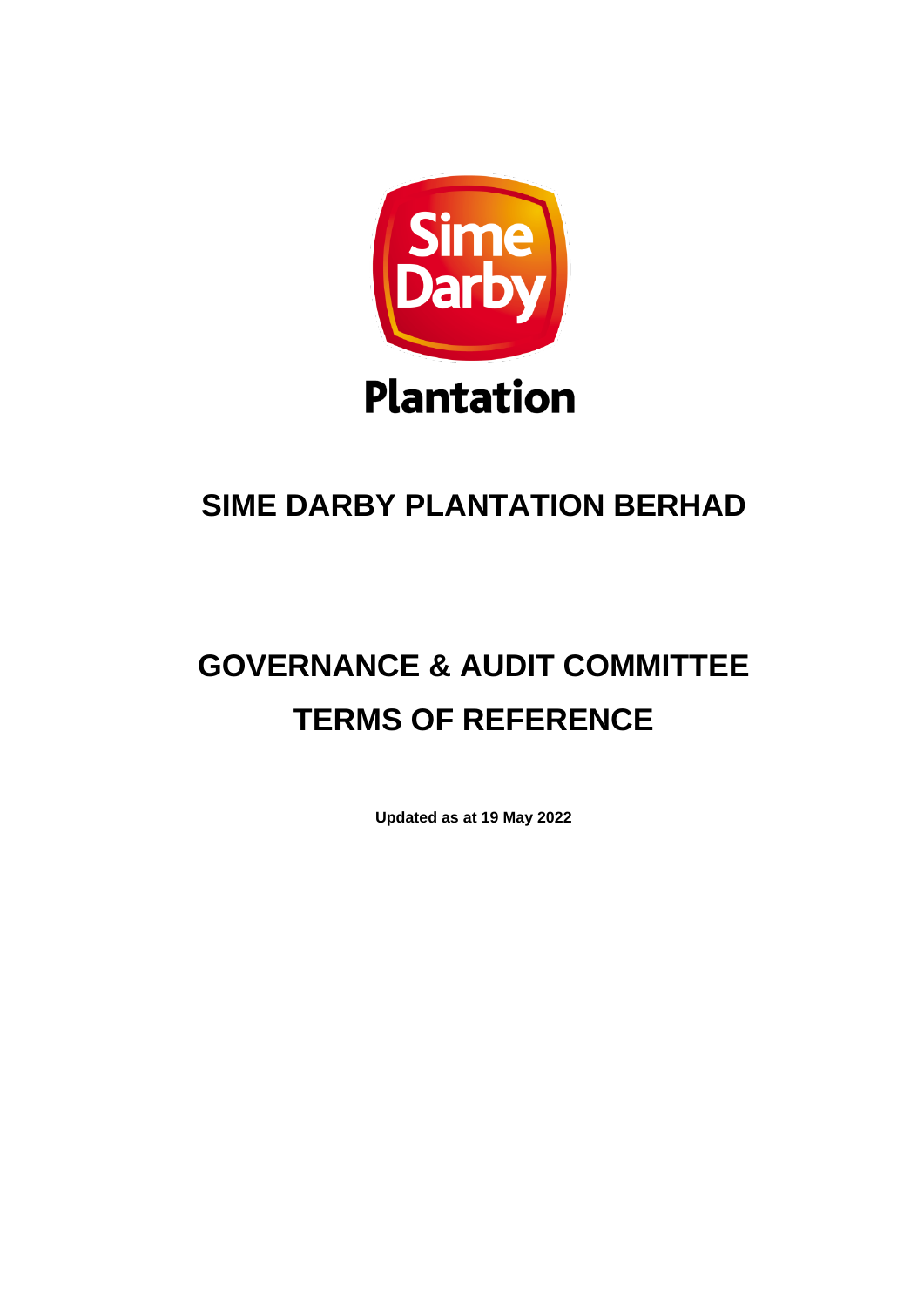### **Contents**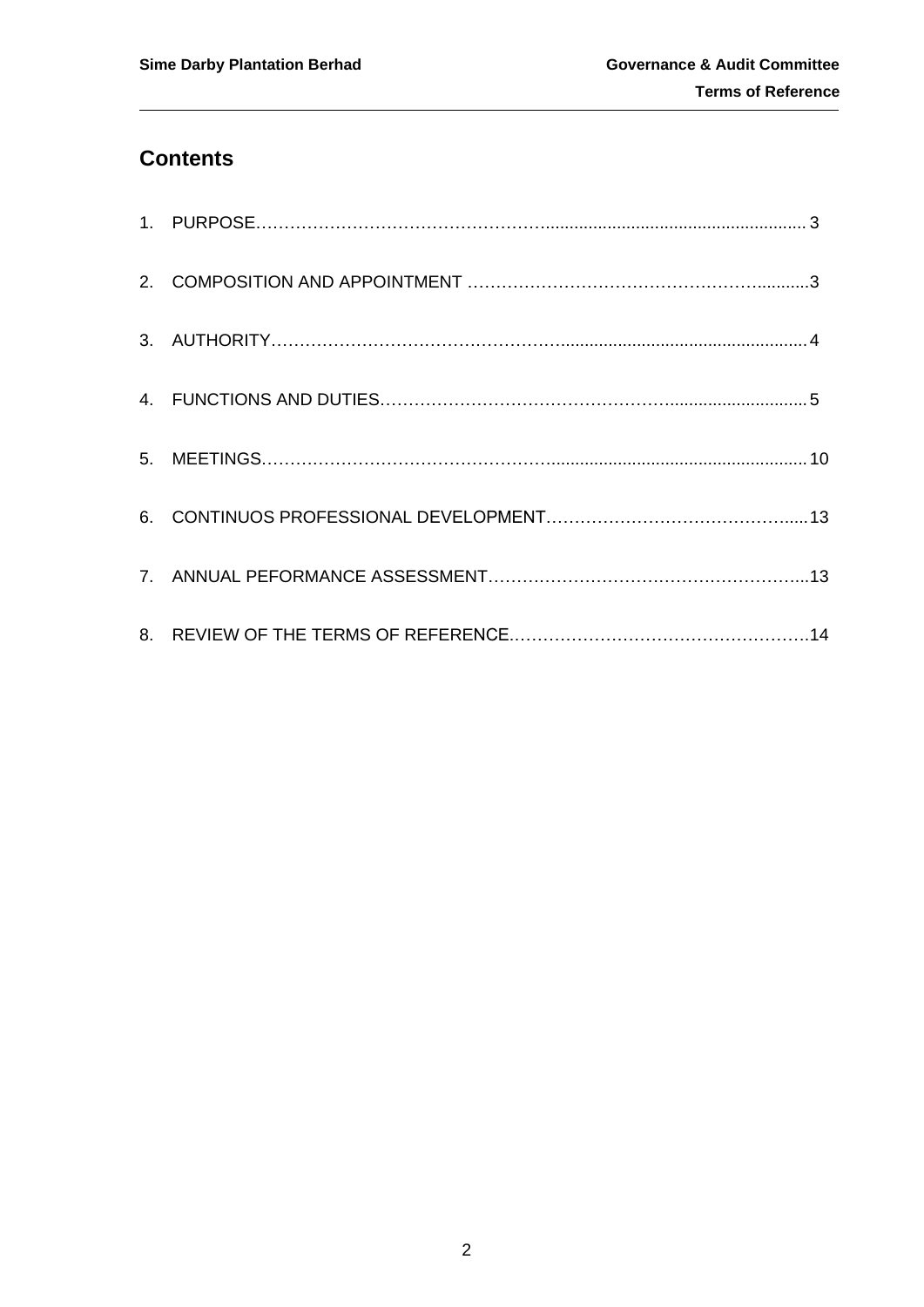#### **1. PURPOSE**

- 1.1 The Governance & Audit Committee (GAC) is established as a committee of the Sime Darby Plantation Berhad (SDP) Board of Directors (Board) with the following primary objectives:
	- 1.1.1 To assist the Board in fulfilling its statutory and fiduciary responsibilities of monitoring the SDP Group of companies' (Group) management of financial risk processes, and accounting and financial reporting practices.
	- 1.1.2 To review the Group's business process, the quality of the Group accounting function, financial reporting and the system of internal controls.
	- 1.1.3 To enhance the independence of both the external and internal audit functions by providing direction to and oversight of these functions on behalf of the Board.
	- 1.1.4 To assist the Board in ensuring that an effective ethics programme is implemented across the Group, and monitor compliance with established policies and procedures.

#### **2. COMPOSITION AND APPOINTMENT**

- 2.1 The GAC members shall be appointed by the Board from amongst their number and shall consist of not less than three (3) members, all of whom shall be Non-Executive Directors, and a majority of whom shall be Independent Directors.
- 2.2 All members of the GAC shall be financially literate and have the ability:
	- 2.2.1 To read and understand financial statements, including a company's statement of financial position, statement of comprehensive income, and cash flow statement;
	- 2.2.2 To analyse financial statements and ask pertinent questions about the company's operations against internal controls and risk factors; and
	- 2.2.3 To understand and interpret the application of approved accounting standards and other related requirements.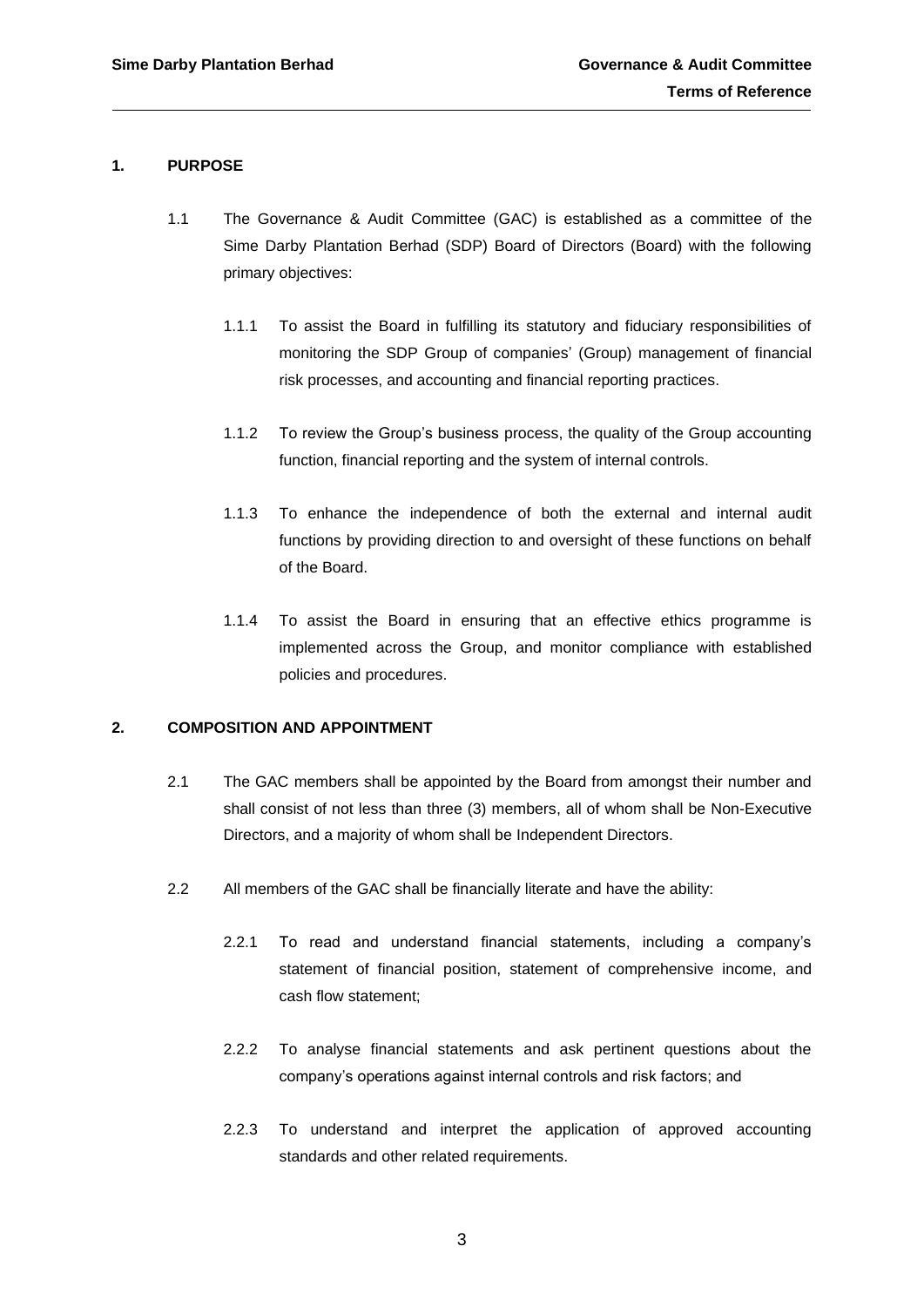- 2.3 At least one member of the GAC shall be a member of the Malaysian Institute of Accountants or shall fulfil such other requirements as prescribed in the Main Market Listing Requirements (Listing Requirements) of Bursa Malaysia Securities Berhad (Bursa Securities).
- 2.4 No alternate Director shall be appointed as a member of the GAC.
- 2.5 No former partner of the external audit firm of SDP and/or the affiliate firm (including those providing advisory services, tax consulting, etc) shall be appointed as a member of the GAC before observing a cooling-off period of at least three (3) years.
- 2.6 The Chairman of the Board shall not be appointed as the Chairman or a member of the GAC. The Chairman of the GAC shall be an Independent Non-Executive Director appointed by the Board, and acts as the key contact between the committee members and Board members as well as Senior Management, Group Integrity, Governance and Assurance (GIGA), and the auditors. The responsibilities of the GAC Chairman, amongst others, are as follows:
	- Planning and conducting meetings;
	- Overseeing the reporting to the Board;
	- Encouraging open discussion during meetings; and
	- Developing and maintaining active on-going dialogue with Management, GIGA and external auditors.
- 2.7 Members of the GAC may relinquish their membership in the GAC with prior written notice to the Secretary. If a member of the GAC resigns or for any reason ceases to be a member of the GAC resulting in non-compliance with the requirement on the minimum number of members as stated in Clause 2.1 above, then the Board shall, as soon as possible, but not later than three (3) months from that event, appoint such number of new members as may be required.

#### **3. AUTHORITY**

- 3.1 The GAC is authorised by the Board and at the expense of the Group to perform the following:
	- 3.1.1 Secure the resources in order to perform its duties as set out in its Terms of Reference.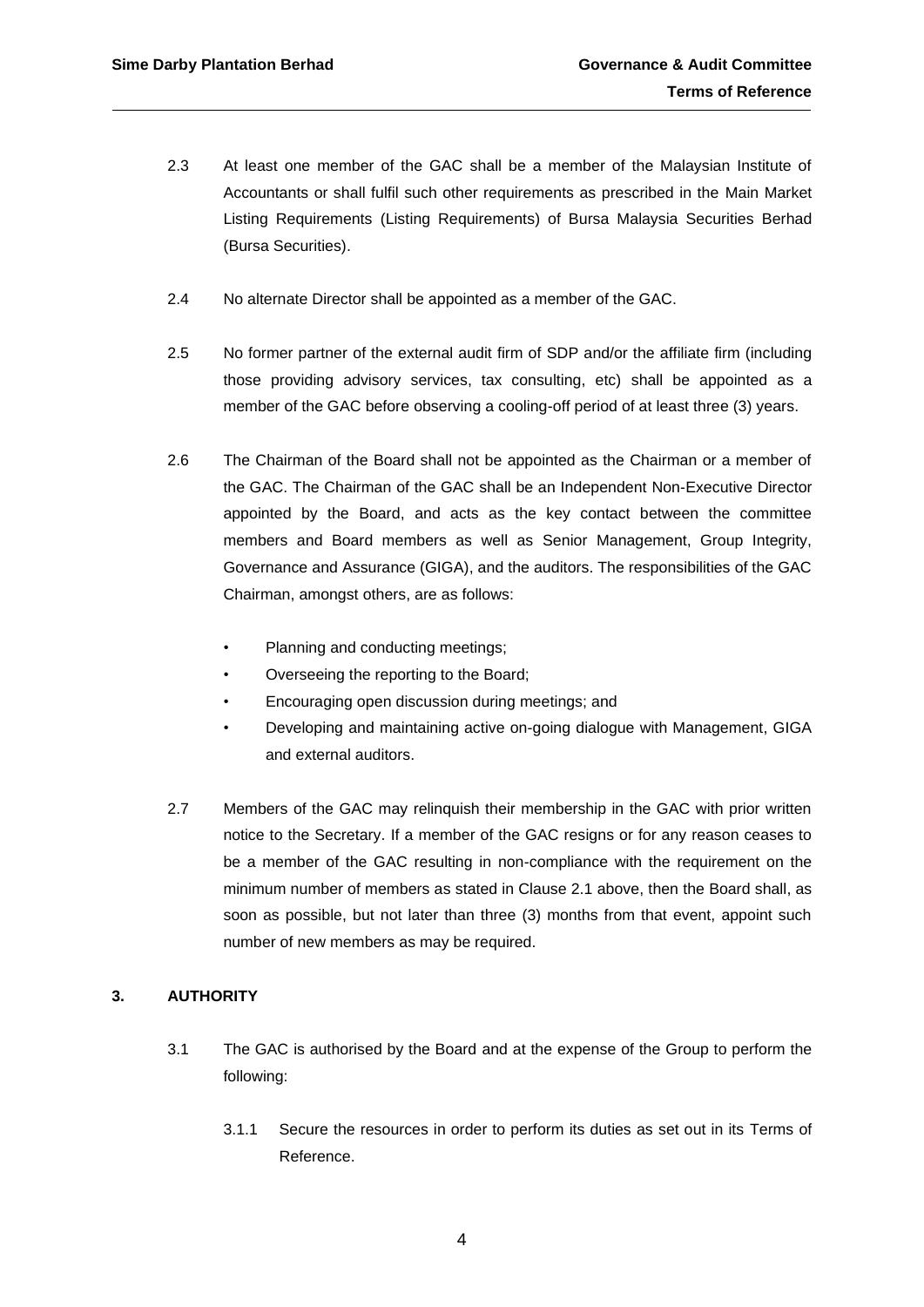- 3.1.2 Investigate any activity within its Terms of Reference and shall have direct communication channels with Management and the external auditors.
- 3.1.3 Have full and unrestricted access to information pertaining to the Company and the Group, their records, properties and personnel.
- 3.1.4 Obtain external legal or other independent professional advice as necessary.
- 3.1.5 Convene meetings with the external auditor and/or GIGA without the attendance of any executive, and if appropriate, the Secretary, whenever deemed necessary.
- 3.1.6 Have immediate access to reports on fraud or irregularities from GIGA.
- 3.1.7 Authorise an investigation where there is possible fraud, illegal acts or suspected violation of the Code of Business Conduct (COBC) involving Management or members of the Board.
- 3.2 The GAC shall report to the Board on matters considered and its recommendations thereon, pertaining to the Group.

#### **4. FUNCTIONS AND DUTIES**

The main functions and duties of the GAC shall include, but are not limited to the following:

#### **4.1 Financial Reporting and Performance Oversight**

- 4.1.1 Review the quarterly and annual financial statements of SDP and the Group with Management and external auditors focusing on the matters set out below, prior to approval by the Board:
	- any change in accounting policies and practices, and its implementation;
	- significant adjustments arising from the audit;
	- significant matters highlighted including financial reporting issues, significant judgements made by Management, significant and unusual events or transactions, and how these matters are addressed;
	- the going concern assumption; and
	- compliance with accounting standards and regulatory requirements.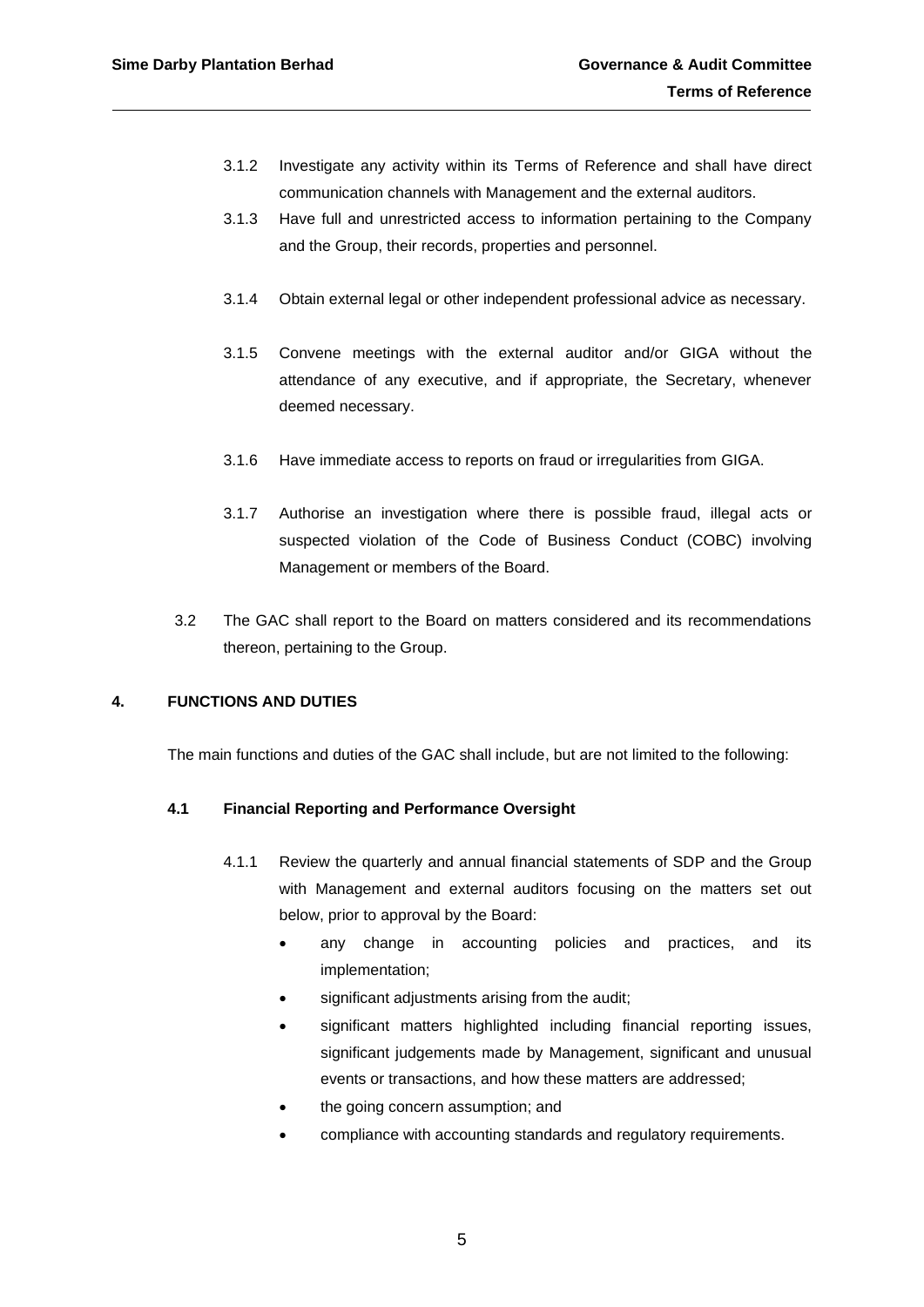- 4.1.2 Review with the external auditors the audited financial statements for the purpose of approval prior to presentation to the Board for adoption, for the following:
	- whether the auditor's report contained any qualifications which must be properly discussed and acted upon;
	- whether there is any significant changes and adjustments in the presentation of financial statements;
	- whether it is in compliance with laws and accounting standards;
	- whether there is any material fluctuations in balances;
	- whether there is any significant variations in audit scope and approach;
	- whether there are any significant commitments or contingent liabilities; and
	- whether the financial statements taken as a whole provide a true and fair view of the Company's financial position and performance.
- 4.1.3 Discuss problems and issues arising from the interim and final external audits, and any matters the external auditors may wish to discuss in the absence of Management, where necessary.
- 4.1.4 Provide the Board with assurance on the quality and reliability of financial information used by the Board and of the financial information issued publicly by SDP and the Group.

#### **4.2 Oversight of GIGA and Controls Environment**

- 4.2.1 The GAC shall perform the following in relation to internal controls:
	- Oversee the internal controls framework to ensure operational effectiveness and adequate protection of SDP's and the Group's assets from misappropriation.
	- Approve the Group Corporate Assurance (GCA) and Group Compliance (GCO) Charters, setting forth the purpose, responsibilities and the necessary authority to carry out the work.
	- Review, challenge and approve the GCA audit plan and budget, risk assessment and audit methodology, and ensure robustness in the audit planning process.
	- Review the adequacy of the internal audit scope, audit programmes, functions, competency, experience and resources of GIGA, and ensure GIGA is able to undertake their activities independently and objectively, and that they have the necessary authority to carry out their work.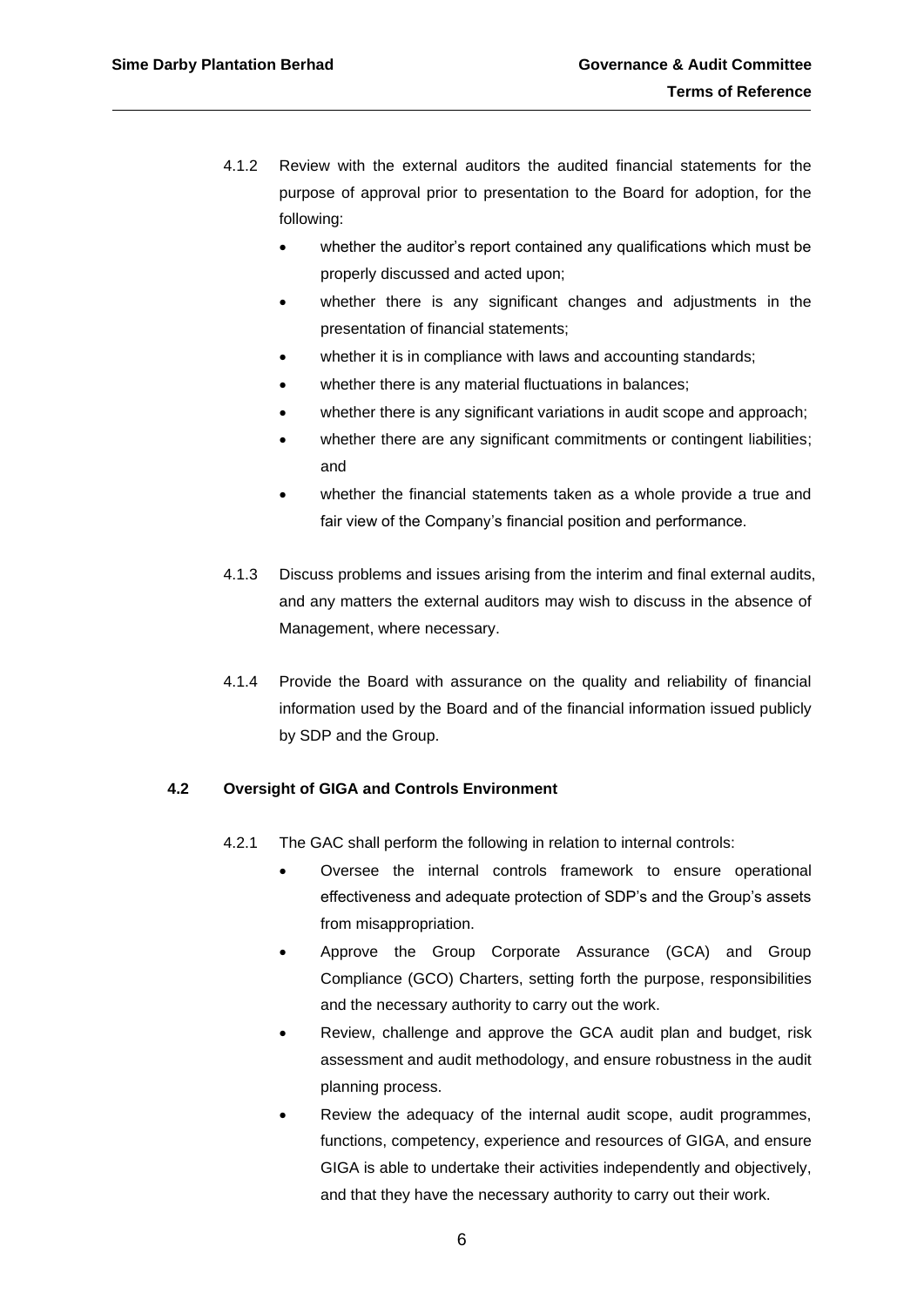- Review the internal audit reports prepared by GIGA, discuss major findings and Management's response, and ensure appropriate action is taken on the recommendations of GIGA.
- 4.2.2 Recommend to the Board the appointment, transfer or dismissal (including termination and removal) of the Chief Integrity and Assurance Officer (CIAO). The appointment, transfer or dismissal (including termination and removal) of Direct Reports of the CIAO, that do not form part of regular rotations for training/staff development, shall be notified to the GAC. The GAC shall also be informed of any resignation of the Direct Reports of the CIAO and provide them with an opportunity to submit his/her reason for resignation.
- 4.2.3 Assess the performance of the CIAO, and review the assessment of the performance of Direct Reports of the CIAO.
- 4.2.4 Review the results of validation performed by GIGA on Controls Self-Assessment (CSA) sign-offs by Management.
- 4.2.5 Provide the Board with the following information for disclosure in the Annual Report:
	- whether internal audit personnel are free from any relationships or conflicts of interest, which could impair their objectivity and independence;
	- the number of resources in the internal audit department;
	- the name and qualification of the person responsible for internal audit; and
	- whether the internal audit function is carried out in accordance with a recognised framework.

#### **4.3 Governance Oversight**

- 4.3.1 Review and endorse the code of conduct and ethics programme for the Board's approval.
- 4.3.2 Oversee the implementation of the code of conduct and ethics programme across the Group by GCO including ensuring that the COBC, which shall include provisions on managing conflicts of interest and preventing abuse of power, corruption, insider trading and money laundering, and the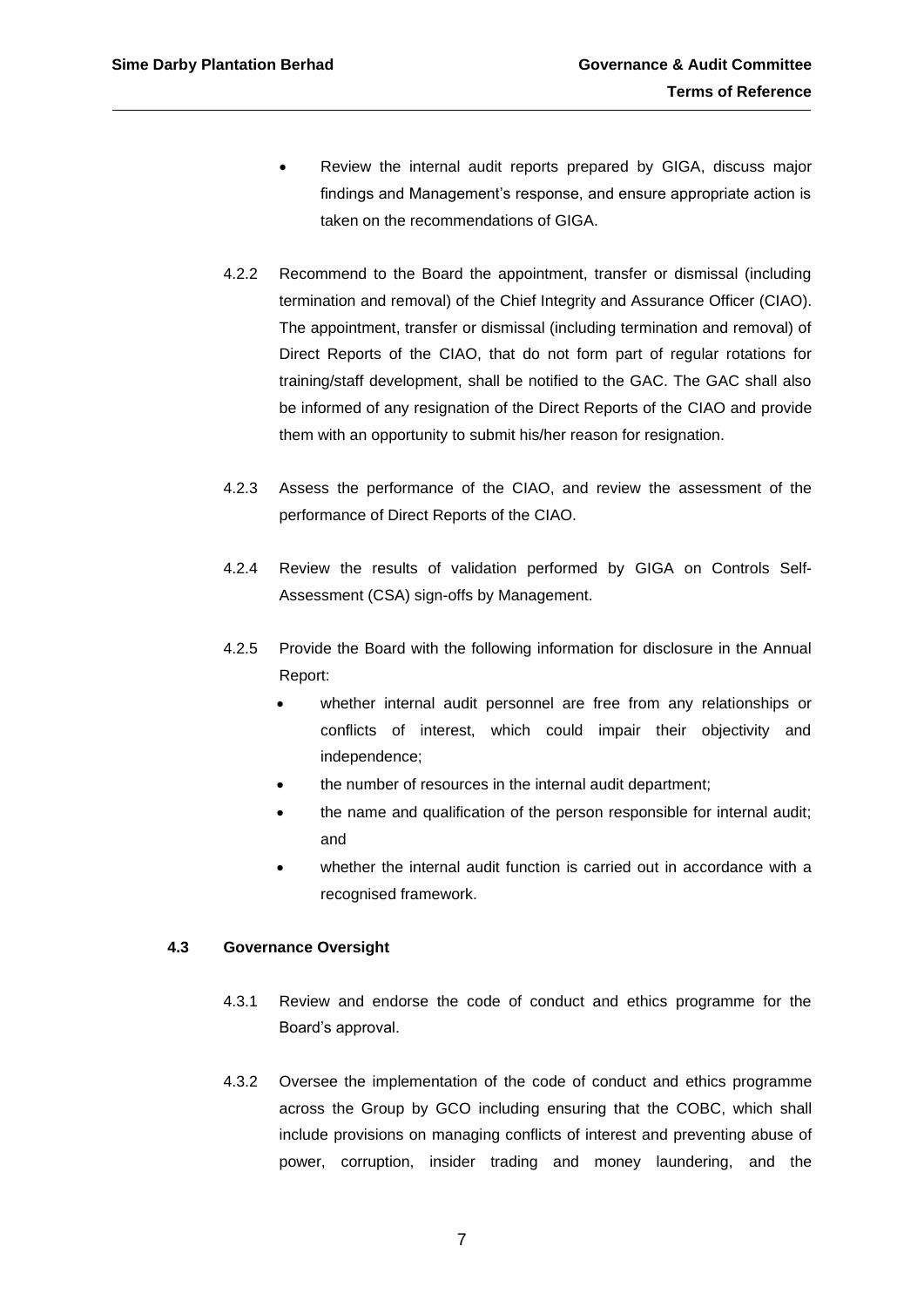whistleblower programme is implemented across the Group, and complied with.

- 4.3.3 Assess the effectiveness of the code of conduct and ethics programme and the ethical climate of the entire organisation, and recommend to the Board necessary changes.
- 4.3.4 Review reports on violations of the COBC and whistle-blowing issues, as well as breaches involving key management positions.
- 4.3.5 Review and approve relevant policies pertaining to internal audit as well as integrity and governance activities, including but not limited to internal audit, fraud & corruption, compliance and whistleblowing.
- 4.3.6 Oversee the implementation of an anti-corruption compliance programme in the Group.

#### **4.4 Dealings with External Auditors**

- 4.4.1 Recommend to the Board the appointment of the external auditor, termination, dismissal, or acceptance of any resignation of the external auditor.
- 4.4.2 Assess and monitor the performance, suitability, objectivity and independence of the external auditor annually. The assessment is to be based on established policies and procedures that consider among others:
	- the competence, audit quality and resource capacity of the external auditor in relation to the audit;
	- information presented in the Annual Transparency Report of the audit firm;
	- the nature and extent of the non-audit services rendered and appropriateness of the level of fees; and
	- obtaining written assurance from the external auditors confirming that they are, and have been, independent throughout the conduct of the audit engagement in accordance with the terms of all relevant professional and regulatory requirements.
- 4.4.3 Discuss the following with the external auditor prior to commencement of the audit:
	- the nature and scope of audit;
	- the audit plan;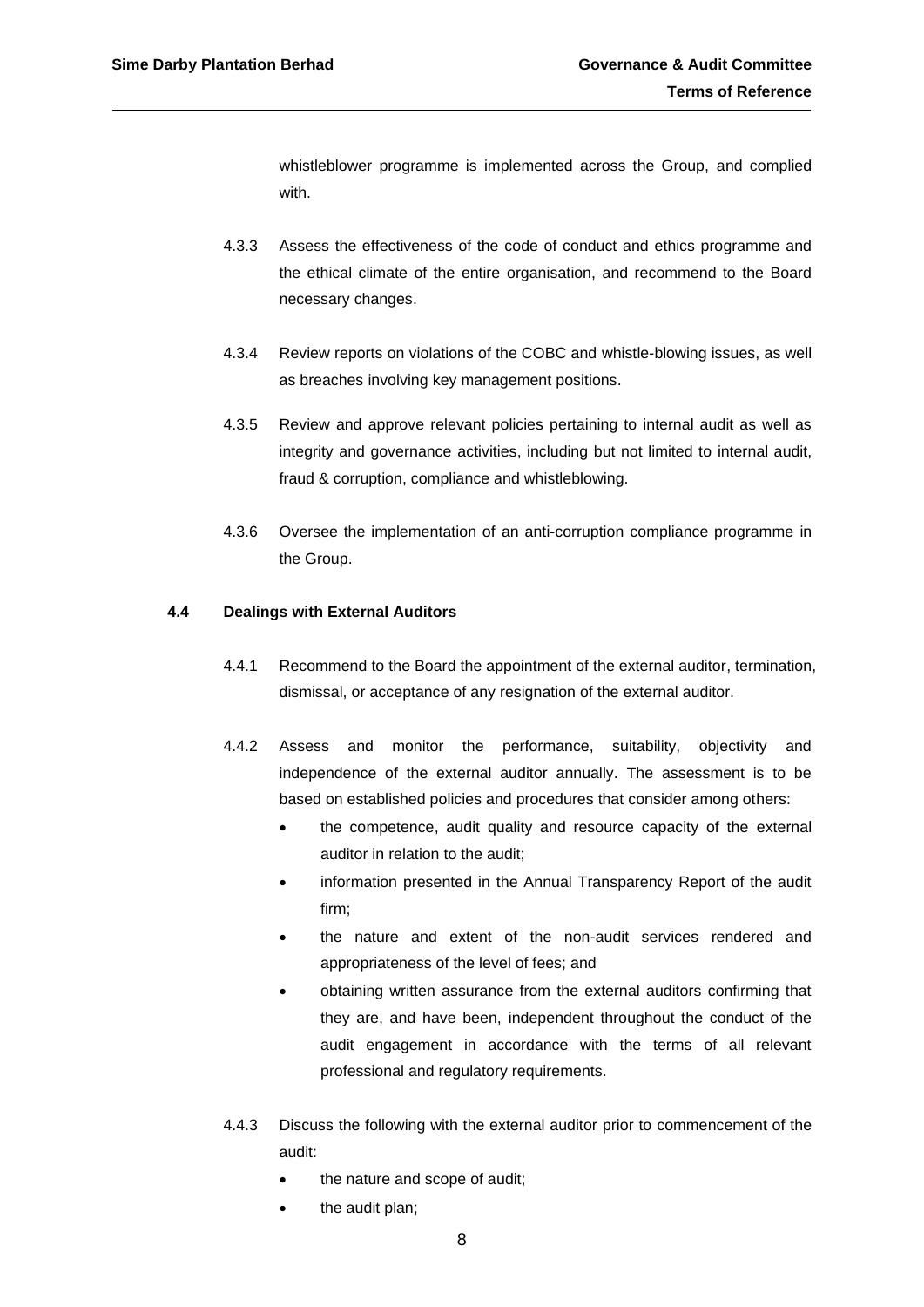- co-ordination of audit where more than one audit firm is involved;
- evaluation of the system of internal controls;
- effectiveness of management information system including any suggestions for improvement and Management's response;
- the audit reports; and
- any assistance given by SDP's and the Group's employees to the auditors.
- 4.4.4 Review and approve the payment of the global audit fees.

#### **4.5 Related Party Transactions**

- 4.5.1 Ensure that Management establishes a comprehensive framework for the purposes of identifying, evaluating, approving, reporting and monitoring conflict of interest situations and related party transactions.
- 4.5.2 Review and report to the Board any related party transactions entered into by SDP and the Group to ensure that:
	- all on-going transactions are in the best interest of the Group;
	- transactions are in the best interest of the Group;
	- transactions are fair, reasonable and undertaken on the Group's normal commercial terms;
	- internal control procedures with regard to such transactions are sufficient and review any conflict of interest situations or related party transactions to ensure that interested parties do not abuse their powers to gain unfair advantages; and
	- transaction is not detrimental to the interest of minority shareholders.

#### **4.6 Share Issuance Scheme**

4.6.1 Verify that the allocation of shares offered to eligible employees and/or vested in a grantee under a Share Issuance Scheme is based on the allocation criteria of the Scheme and ensure that the allocation criteria is disclosed to the eligible employees and/or grantee at the end of each financial year as required by the Listing Requirements.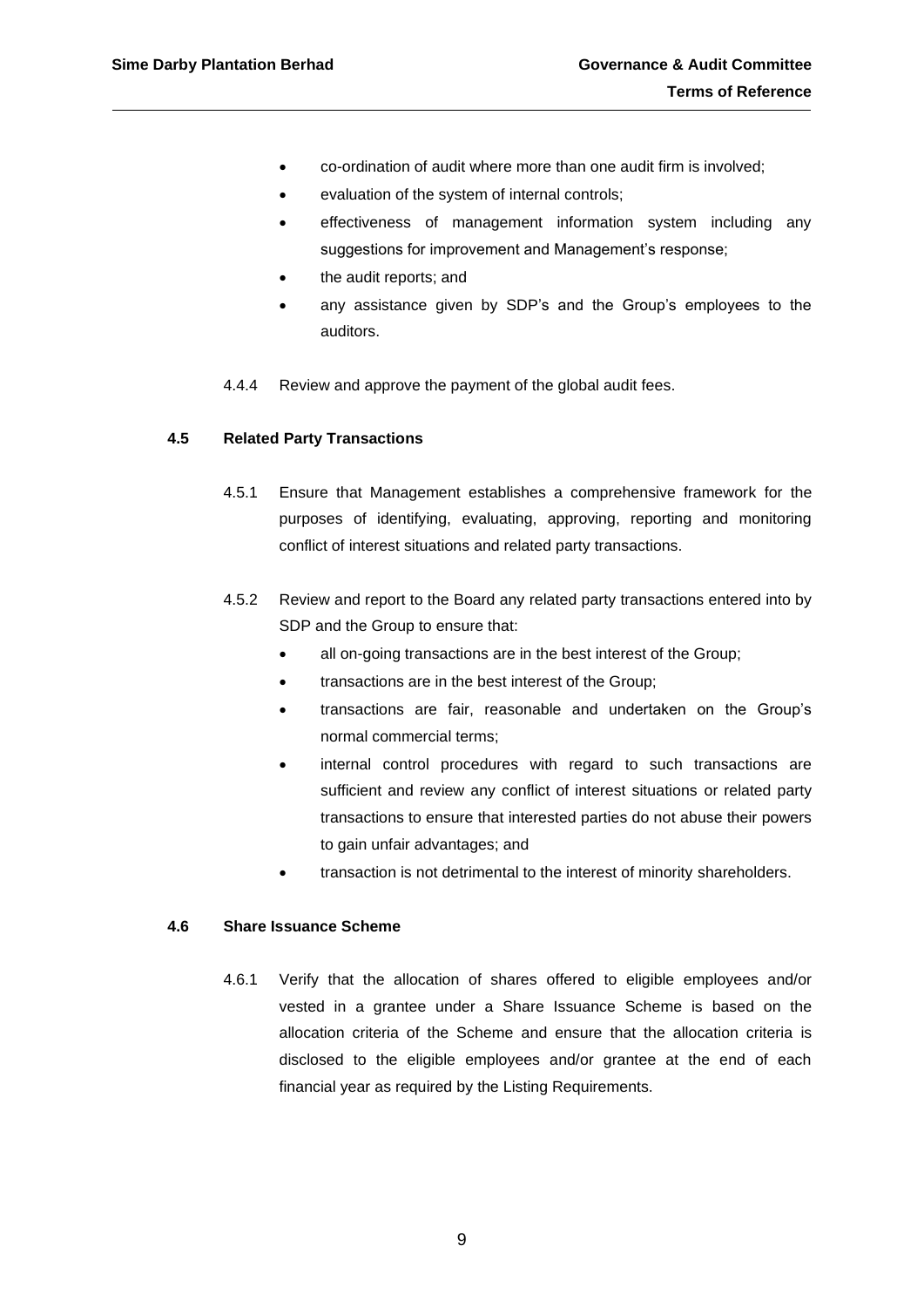#### **4.7 Other Matters**

- 4.7.1 Prepare an audit committee report at the end of the financial year pursuant to the Listing Requirements.
- 4.7.2 Ensure that any matter which results in a breach of the Listing Requirements is reported to Bursa Securities if it has not been satisfactorily resolved.
- 4.7.3 Undertake any such other functions as may be determined by the Board from time to time.

#### **5. MEETINGS**

#### **5.1 Frequency**

- 5.1.1 The GAC shall meet at least quarterly in a financial year. The Chairman of the GAC, in consultation with the Secretary, should determine the frequency of committee meetings. The schedule of meetings should be discussed with all participants concerned, including the Chief Financial Officer (CFO), CIAO and external auditors to ensure that key tasks, such as approval of financial statements for timely issuance, can be accommodated. Additional meetings shall be scheduled as considered necessary by the Chairman of the GAC or should circumstances require.
- 5.1.2 The CIAO shall attend meetings of the GAC as permanent invitee unless otherwise decided by the Chairman. The Group Managing Director (GMD), CFO, Chief Operating Officer Upstream, Managing Director, Sime Darby Oils (MD SDO), Chief Operations Services Officer (COSO), Chief Risk Officer (CRO) and a representative of the external auditors shall normally be invited to attend the meetings.
- 5.1.3 Other members of the Board may attend the meetings upon the invitation of the GAC. Heads of Business Unit and/or Heads of Department may be invited to the meetings when necessary.
- 5.1.4 At least twice a year, the GAC shall meet with the external auditors without the presence of any executive members, except for the Group Secretary where necessary.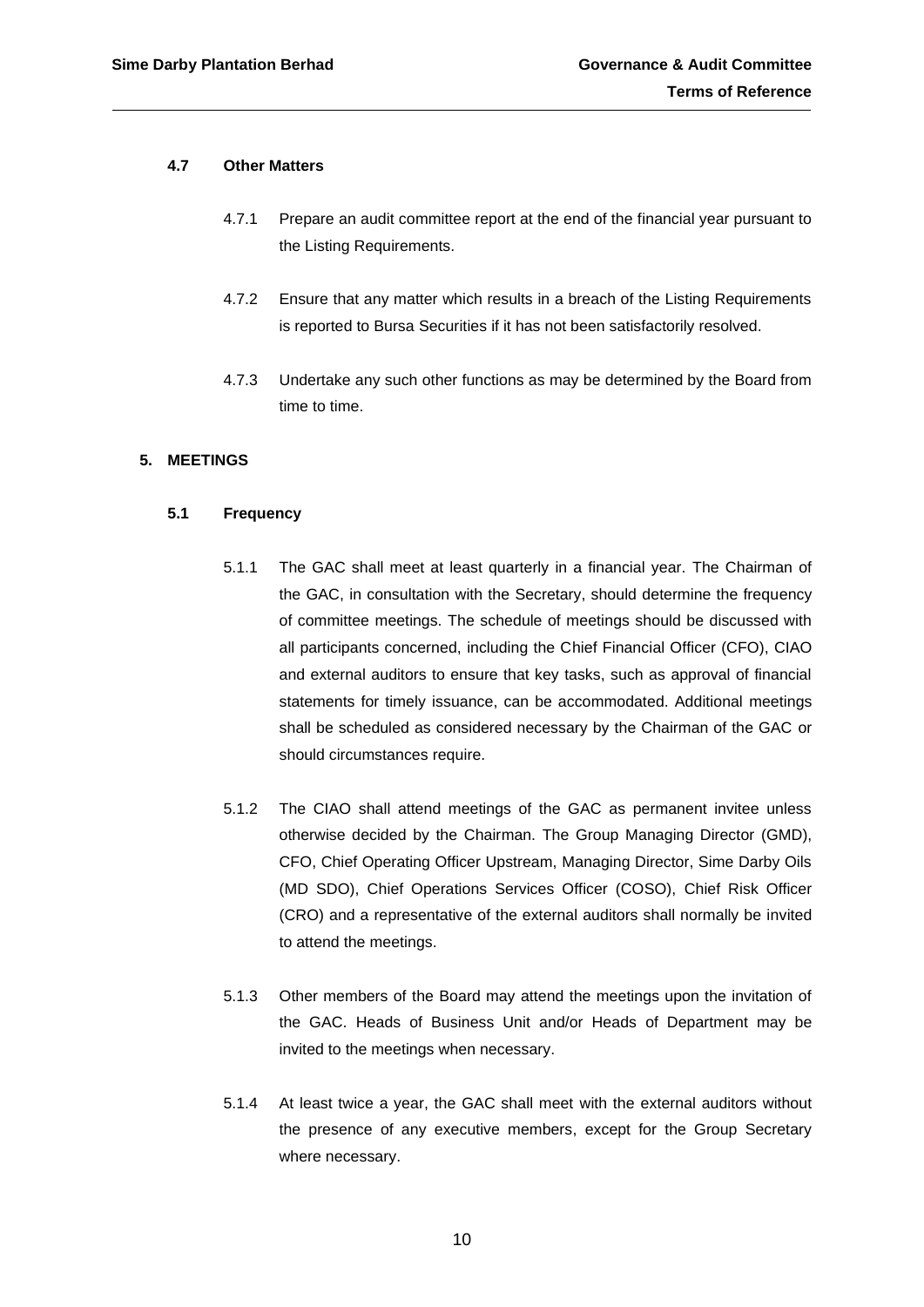5.1.5 The GAC shall meet prior to the release of the Group's quarterly results and annual reports to discuss the proposed disclosures in the quarterly announcements and annual reports.

#### **5.2 Notice and Agenda**

- 5.2.1 The Secretary shall issue and circulate the notice of GAC meetings confirming the venue, time and date at least five (5) working days before each meeting to the GAC members and all those who are required to attend the meeting.
- 5.2.2 The agenda for each meeting including relevant documents and information requested by the GAC shall be circulated at least five (5) working days before each meeting to the GAC members and all those who are required to attend the meeting.
- 5.2.3 The GAC meeting agendas shall be the responsibility of the Chairman with input from the members. Where necessary, the agenda shall include input from the GMD, CFO and CIAO and/or external auditors.
- 5.2.4 The Chairman may also invite other members of Management and other persons to participate in this process, if necessary.

#### **5.3 Quorum**

The quorum for a meeting of the GAC shall be three (3) members, with the majority of members present being Independent Directors. In the absence of the Chairman, the members present shall elect a Chairman from amongst them to chair the meeting.

#### **5.4 Meeting Mode**

- 5.4.1 A meeting shall normally be conducted face-to-face to enable effective discussion, however, meetings may also be conducted via telephone conferencing, video conferencing or other appropriate means as determined by the GAC.
- 5.4.2 The GAC may from time to time and if deemed appropriate, consider and approve and/or recommend relevant matters via a Circular Resolution in writing, in lieu of formally convening a meeting. The Circular Resolution shall be as valid and effectual as if it has been passed by a meeting of the GAC duly convened. Approval of the GAC obtained by a GAC Circular Resolution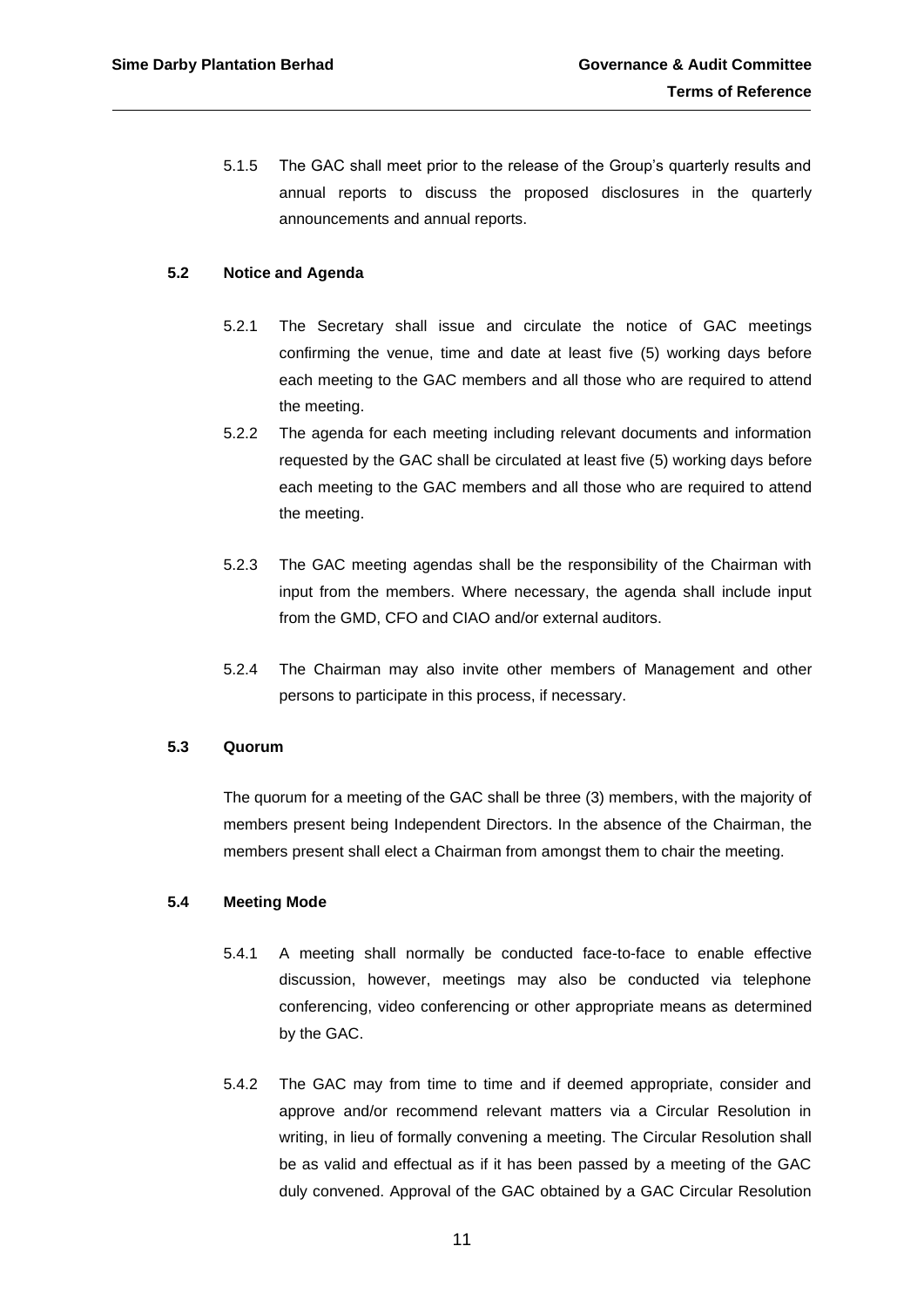must be signed or approved by a majority of the GAC members being Independent Directors subject to 5.5.2.

#### **5.5 Voting**

- 5.5.1 All resolutions of the GAC shall be adopted by a simple majority vote, each member having one vote. In case of equality of votes, the Chairman of the GAC shall have a second or casting vote.
- 5.5.2 A GAC member is required to abstain from deliberations and voting in respect of any matter which may give rise to an actual or perceived conflict of interest situation.

#### **5.6 Meeting Minutes**

- 5.6.1 The minutes of the meeting shall be action oriented, and record the deliberations and decisions of the GAC. Minutes shall include compiled Board instructions as Matters Arising for discussion at each GAC meeting to ensure proper follow through.
- 5.6.2 Minutes shall be distributed to GAC members within three (3) weeks from the meeting. The minutes shall be approved by the Chairman of the meeting at which the proceedings are held or by the Chairman of the next succeeding meeting.
- 5.6.3 Copies of minutes of each meeting shall be distributed to all members of the Board, GAC, GMD, , CFO, Chief Operating Officer Upstream, MD SDO, CIAO, COSO and CRO to ensure proper key actions are acted upon.
- 5.6.4 The GAC, through its Chairman, shall update the Board on the activities undertaken by the GAC at each Board meeting.
- 5.6.5 The CIAO and relevant members of Management shall be provided with the minutes and Matters Arising for follow up on key actions required.

#### **5.7 Secretary**

5.7.1 The Secretary to the GAC shall be the Group Secretary or a person recommended by the Group Secretary and approved by the Board.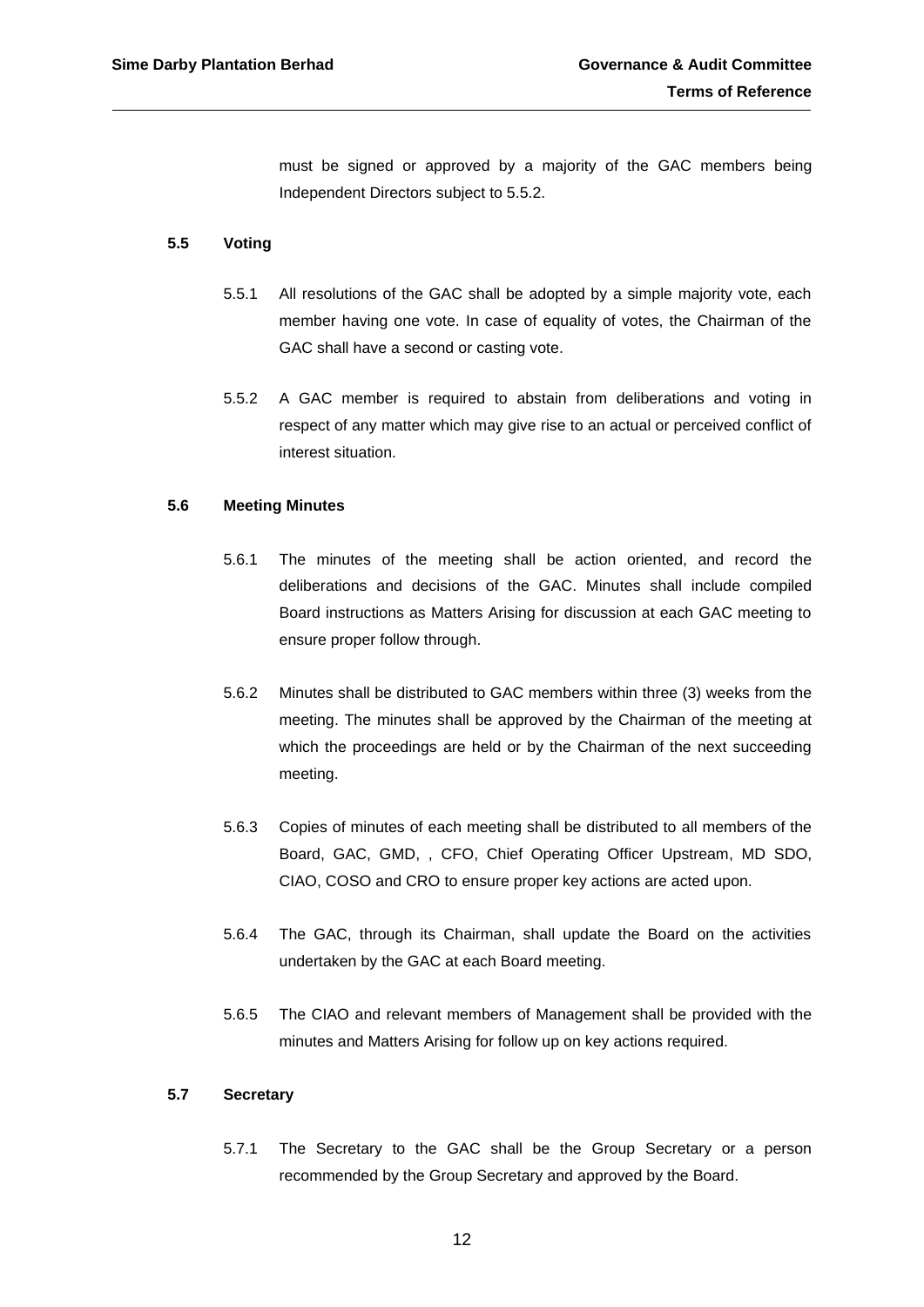- 5.7.2 The Secretary shall organise and provide assistance at GAC meetings and have the following key responsibilities:
	- ensure meetings are arranged and held accordingly;
	- assist the Chairman in planning the GAC's activities;
	- draw up meeting agendas in consultation with the GAC Chairman and draft its schedule of activities for the financial year;
	- ensure structured communication channels between the Board and the GAC;
	- ensure proceedings of meetings are recorded and the minutes circulated in a timely manner, and reviewed by the GAC before disseminating them to the Board;
	- maintain the minutes; and
	- ensure GAC recommendations presented to the Board are supported by papers that explain the rationale for the GAC's recommendations.

#### **6. CONTINUOUS PROFESSIONAL DEVELOPMENT**

6.1 The GAC members shall undertake continuous professional development training to keep themselves abreast of relevant developments in accounting and auditing standards, practices and rules.

#### **7. ANNUAL PERFORMANCE ASSESMENT**

- 7.1 The GAC shall perform a self-assessment annually to assess its effectiveness in carrying out the duties as set out in this Terms of Reference and report the results to the Board.
- 7.2 The Nomination & Remuneration Committee (NRC) shall review the term of office and performance of the GAC and each of its members annually to determine whether the GAC and each of its members have carried out their duties in accordance with this Terms of Reference. The NRC shall seek the views of the Chairman of the GAC in its assessment of the performance of members of the GAC, other than of the Chairman himself/herself.
- 7.3 The Board shall review the composition, performance and effectiveness of the GAC and each of its members annually to ensure that the Committee has the right composition, and sufficient, recent and relevant skills and expertise to effectively fulfil their roles.
- 7.4 All such assessments shall be properly documented.